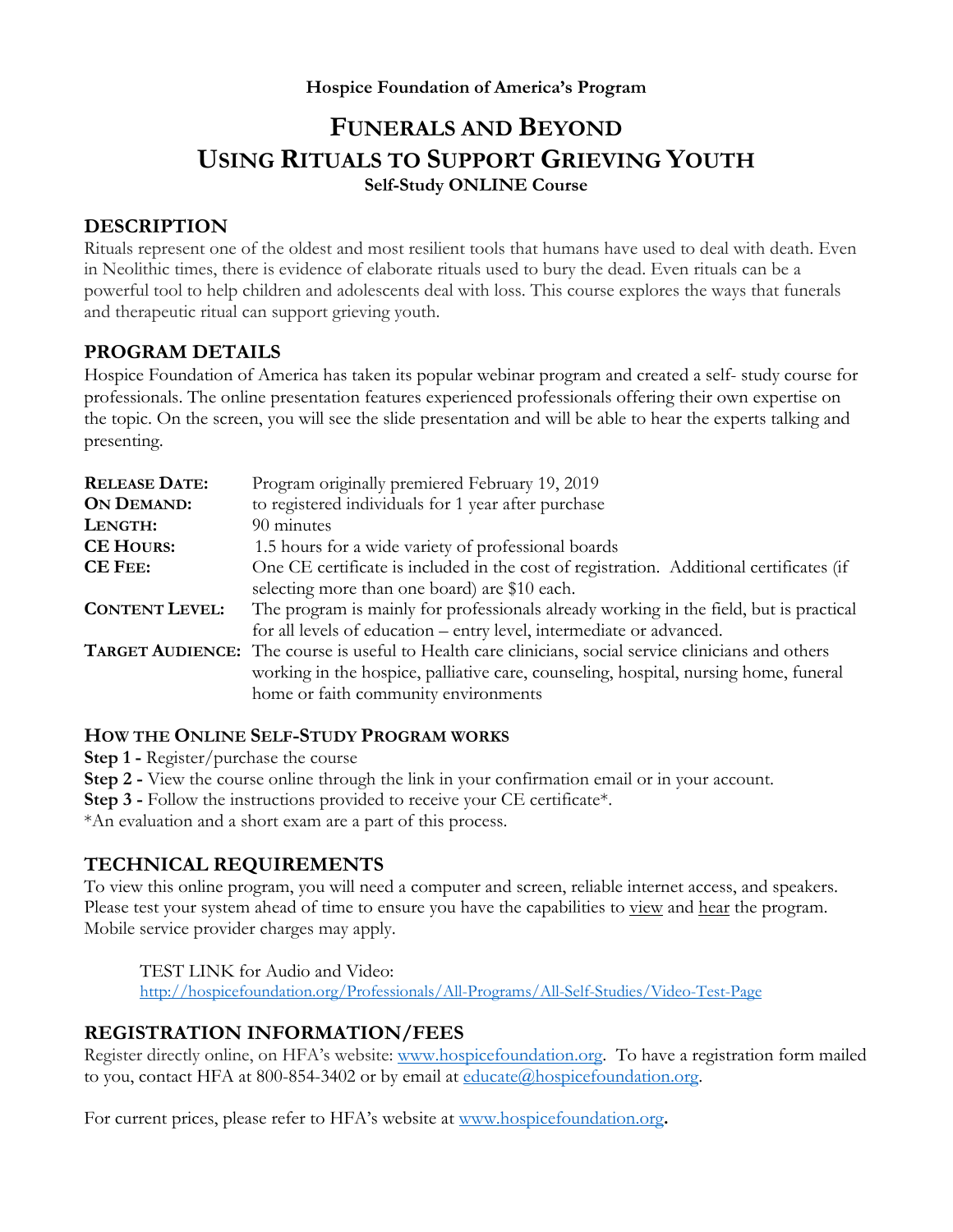**There are no refunds on registration.** \*Few exceptions may occur depending on the circumstance. To request a refund, a written request must be received (and granted) by HFA.

# **REGISTRATION POLICY**

### **INDIVIDUAL REGISTRATION**

Provides one person, the registrant, access to the self-study course for personal viewing.

### **MULTIPLE VIEWER REGISTRATION**

Provides one person, the registrant, access to the webcast for streaming from one computer to a group of people. Program access fees remain the same; CEs are included in course fees for the registered user and are \$12 per additional participant per course. **Please note that self-study courses accommodate individual learners only unless prior arrangements are made through HFA for additional certificates.** Contact HFA at 202-457-5811 or email us at educate@hospicefoundation.org to register the additional participants.

# **MATERIALS AREA**

Course materials are accessible to all registered individuals immediately after registering. Program materials are available on HFA's website at https://hospicefoundation.org/Shop-HFA/My-Account. From here, click on "Orders/Courses." Materials contain the full-length video, CE instructions, the program's slides, and additional program material. Information will be posted to your account as they become available.

# **LEARNING OBJECTIVES**

AT THE CONCLUSION OF THIS PROGRAM, PARTICIPANTS WILL BE ABLE TO:

- 1. Participants will understand the important role memorialization and rituals play in the lives of grieving youth.
- 2. Participants will learn how to debunk the common myths surrounding youth attendance at funerals.
- 3. Participants will be able to list and describe rituals that can be used in both individual and group settings with bereaved youth.
- 4. Participants will learn how rituals and grief-related activities associated with those rituals can assist in facilitating the grieving process in bereaved youth.

# **PROGRAM OUTLINE**

- I. Discussing death & funerals (8 minutes)
- II. How funerals & rituals help us (8 minutes)
- III. Encouraging the conversation with families (5 minutes)
- IV. Debunking common myths about youth and funerals (10 minutes)
- V. Youth involvement in memorialization (10 minutes)
	- a. Examples of practical application
- VI. Preparing youth for funeral attendance & viewing loved ones (10 minutes) a. Examples of practical application
- VII. Rituals with bereaved youth beyond the funeral (15 minutes)
	- a. Facilitating continuing bonds
	- b. Rituals and grief-related activities
- VIII. Using Rituals in Individual and Group Settings (18 minutes)
	- a. Grief Support Groups
	- b. Grief Camps
	- c. Memorial Events
	- d. Holiday Events
- IX. Questions and Answers (6-10 minutes)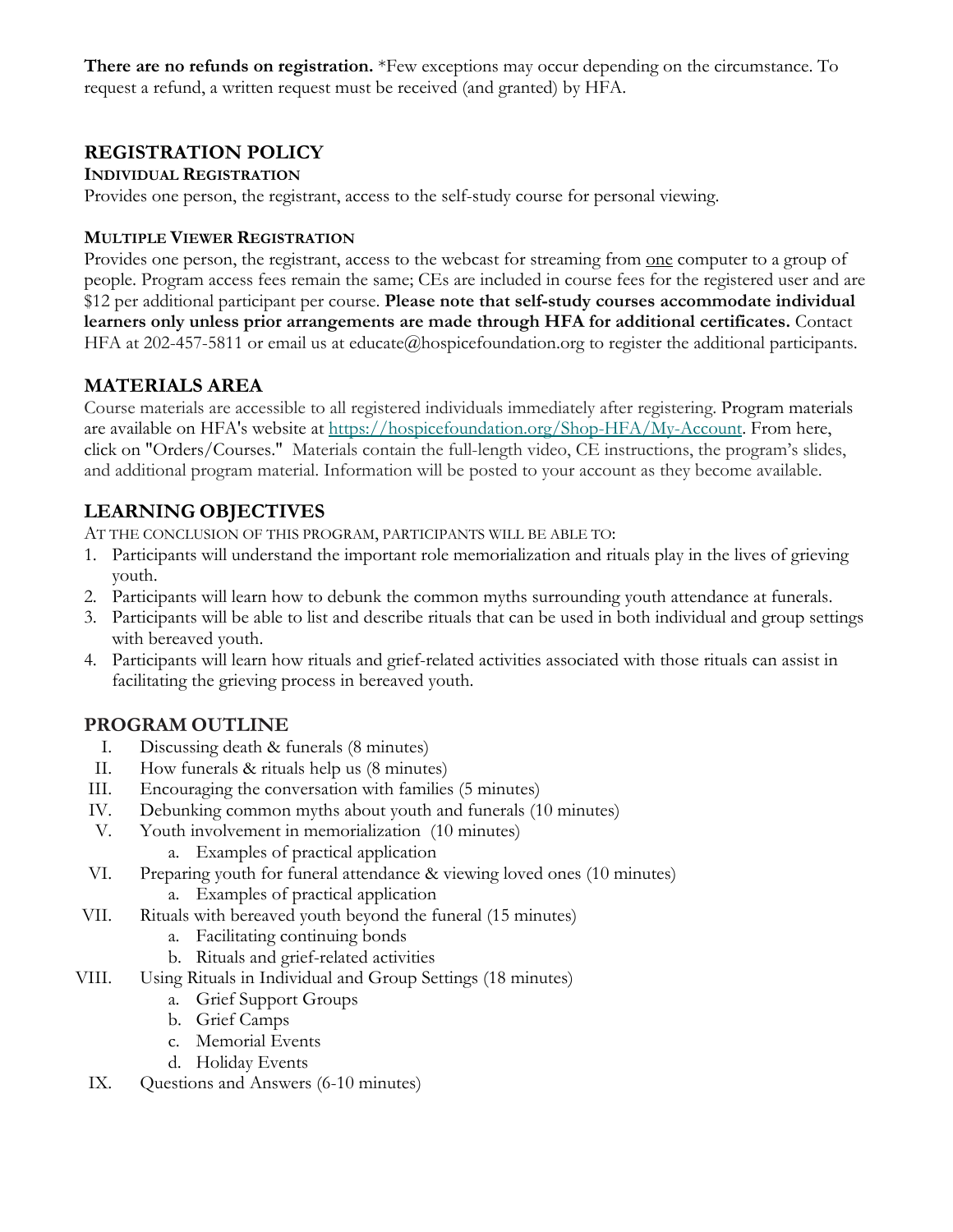# **CONTINUING EDUCATION**

This program is available for 1.5 credits of continuing education. CE credits are available to the registered participant online (after completing the course). One CE certificate is included in the cost of registration. Additional certificates (if selecting more than one board) are \$10 each. A complete list of board approvals for this course is posted to HFA's website (at www.hospicefoundation.org).

# **COURSE COMPLETION REQUIREMENTS**

Participants must view the entire 90-minute program (online-streaming video). Partial credit is not awarded. Participants must also complete the entire CE process online, before the CE deadline (1 year after purchase of course). In order to go online, two codes will be issued to you and verified online; a Site # (same as your Order/Invoice #) and the Course Code (provided in your CE instruction sheet). The online CE process includes a required evaluation form and exam. The exam must be completed at 80% or above (the exam may be re-taken, if necessary). Attendees will be able to choose the board they wish to receive credit from (from Hospice Foundation of America's list of board approvals\*). Participants will then be able to print their CE certificate immediately after completing all CE requirements online (on HFA's CE site at https://educate.hospicefoundation.org).

\*A complete list of board approvals is posted on HFA's website at www.hospicefoundation.org.

# **EXPERT SPEAKERS**

**Pamela Gabbay, EdD, FT,** is a co-founder and an executive partner with The Satori Group, LLC, a national education, management, and consulting company, providing education and consultation to the death, end-oflife, and bereavement fields. Dr. Gabbay is an adjunct faculty member at Brandman University in California and is a member of the training corps for the American Foundation for Suicide Prevention (AFSP). She is the co-author, along with Andy McNiel, of *Understanding and Supporting Bereaved Children: A Practical Guide for Professionals*. Formerly, Dr. Gabbay was the director of the Mourning Star Center for Grieving Children. She created and served as the camp director for Camp Erin, Palm Springs, a bereavement camp for children. She served two terms on the board of directors of the National Alliance for Grieving Children (NAGC). Dr. Gabbay served as the president of the Southern California Chapter of the Association for Death Education and Counseling. Each year, she presents at multiple national conferences. Dr. Gabbay holds a Fellow in Thanatology (FT) from the Association for Death Education and Counseling and earned a Master of Arts degree in Cognitive Psychology from Claremont Graduate University. She earned a Doctor of Education degree in Organizational Leadership from Brandman University.

**Brad Speaks,** is the President and CEO of Speaks Family Legacy Chapels. He runs three funeral homes, a cemetery, a crematory, and a preneed operation in the Kansas City area. Brad is a past president of the Selected Independent Funeral Homes association, the largest group of family-operated funeral homes in the world. He is a Rotarian and a former pastor, and he currently serves on the Funeral Service Foundation Board of Trustees. Brad is a graduate of Graceland University with a double major in History and Political Science. He has been married to Mary Kay for 32 years and they have one daughter, Ciera Speaks.

# **MODERATOR**

**Kenneth J. Doka, PhD, MDiv,** *Professor of Gerontology* at the Graduate School of The College of New Rochelle and *Senior Consultant* to the Hospice Foundation of America

# **REVIEWER**

**Lynda Shand, CHPN, CNE, RN, PhD,** *Associate Professor,* The College of New Rochelle

# **BIBLIOGRAPHY/REFERENCES:**

### **Expert resources:**

Our program Speakers are expert resources (see biographies, above)